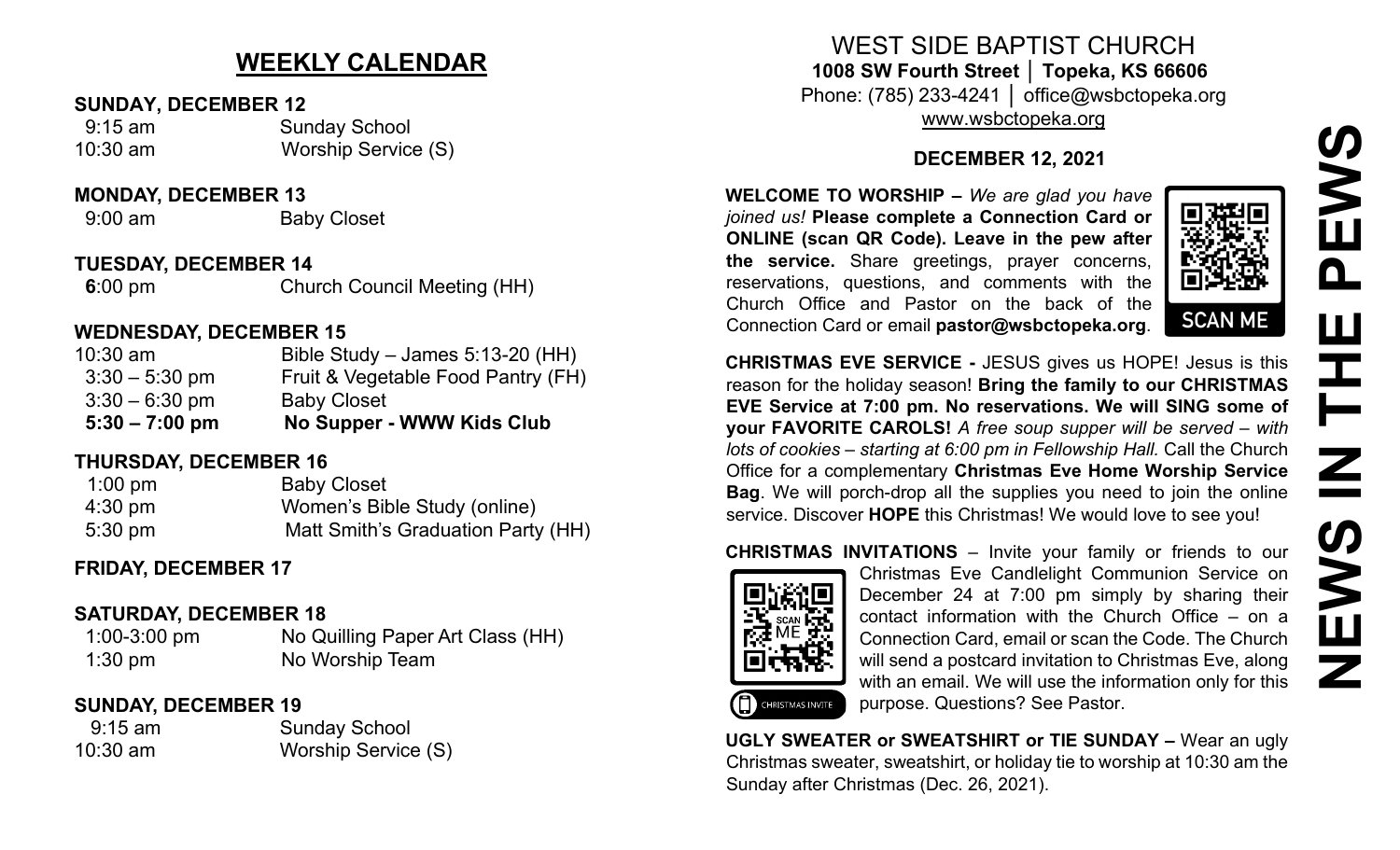**ANNUAL REPORTS –** It is that time again for all the Council members to start thinking of what you want in your report. Please submit your report to Lynda ([office@wsbctopeka.org\)](mailto:office@wsbctopeka.org) by Tuesday, January 18. The **Annual Meeting and Potluck Luncheon will be held on Sunday, January 30 at 12:00 pm, downstairs in Fellowship Hall.**  REPORTS<br>FROM OUR **See Pat Carpenter for more information and agenda items. COMMITTEES** Annual reports will be distributed prior to the meeting.

**BABY CLOSET CARE PACKAGES -** The volunteers in the Baby Closet are busy putting out the winter clothing for the children and packing away summer clothes. It is time to prepare for the **personal care Christmas bag** given out to Baby Closet families in December. We are asking for donations from our



church to help fill these bags. These bags are filled with personal care items such as **shampoo, toothbrushes and toothpaste, lotion, body wash, razors, Band-Aids, and miscellaneous items.** Thanks to all for your support of the Baby Closet.

**BIBLE STUDIES, SUNDAY SCHOOL CLASSES, & SMALL GROUPS** – Join a Bible Study, Sunday School Class, or Small Group by **Scanning the QR code** or visit the church website at **www.wsbctopeka.org**. Classes are free and taught by gifted leaders and teachers for adults, beginners, and women.





**GRADUATION PARTY –** Ashley and Colleen would like to invite the congregation to Matt's graduation party **Thursday, December 16 from 5:30 pm – 7:00 pm in Holmer Hall**. Please RSVP before Dec. 9 to Ashley Smith (785) 289-3905 or Colleen Smith (785) 213-1062.

**NEWSLETTER ARTICLES DUE –** Turn in your newsletter articles on Friday, December 17 for January publication!

**NURSERY CARE –** We thank God for every parent and child! Free nursery care with trained staff is available downstairs, as well as a child changing station. Follow the signs or ask an Usher to guide you to the Nursery.



**QUILLING PAPER ART CRAFT CLASS -** Learn the art of paper Quilling, or expand your skills, at a friendly **sixweek workshop beginning Saturday, November 13, 2021, from 1:00 pm to 3:00 pm at West Side Baptist Church**, 1008 SW. 4th St., Topeka, Kansas 66606. Deborah Edwards, a skilled quilling instructor, will teach basic skills for the holiday season for beginners and



advanced students. Class size is limited, so register online or contact the Church Office at (785)233-4241 to register and for more details. Cost \$10.00 for basic materials and supplies.

#### **WWW KIDS' BIBLE CLUB ON WED. will be on CHRISTMAS BREAK**

**until after the NEW YEAR. NO WWW Kids' Bible Club** – Dec. 15, 22, or 29<sup>th</sup>. We will start *again at 5:30 pm on Jan 5 for a free supper.* Classes for children and youth start at 6:00 pm to 7:00pm. Activities include a free supper, creative Bible stories, fun games, easy-to-learn songs, and the Bible Buck store. Call if you need a ride – (785) 233-4241.



#### **MISSION MOMENTS - RETIRED MINISTERS AND MISSIONARIES**



**OFFERING:** We will be collecting the Retired Ministers and Missionaries Offering (RMMO) in December. This year's theme is

A Financial Services Ministry<sup>™</sup> "Transformed by Generosity". "And we all, who with unveiled faces contemplate the Lord's glory, are being transformed into his image with ever-increasing glory, which comes from the Lord, who is the Spirit." - 2 Corinthians 3:18 The RMMO acknowledges and shares our collective appreciation for the extraordinary commitment of those who serve God's people. By participating in the RMMO, all congregants can celebrate the strength and perseverance of ministers, missionaries, and their widowed spouses by contributing to provide emergency assistance and "Thank You" checks. Please prayerfully consider a contribution to support those who have been faithful in following God's call through the years. **Our goal is \$1,500.00.** On December 5, the balance given was \$1,090.00 leaving a balance to give of \$410.00.